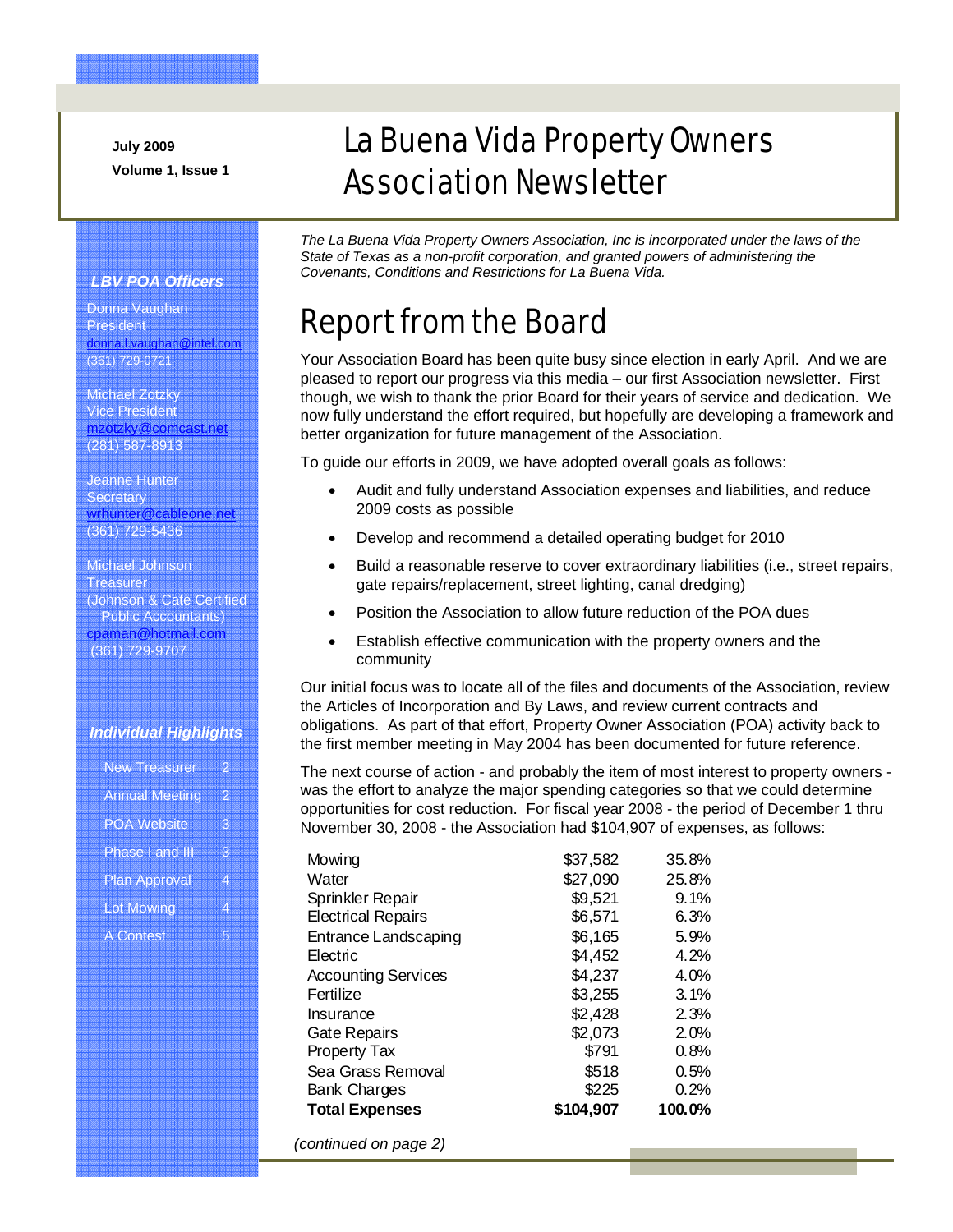*Mowing and watering common grounds comprise almost 62% of Association operating expense.* 

### LBV POA Newsletter Page 2 of 5

### Mowing the common grounds comprises over one-third of POA expenses. In March 2009, the prior Board changed the mowing contractor which should save around \$9,800 per year. The new contract also includes mowing of the highway frontage culvert, which previously incurred separate expense several times per year.

Water bills comprise over one-fourth of POA expenses. In 2008, there was a complete change-out of the sprinkler controllers to a more efficient system – a onetime cost. In March 2009, the Board formed a Water Committee, headed by Randy Hunter. Meters have been checked for leaks, and sprinklers and controllers reset to eliminate over-watering and waste. Conditions of the common areas are being actively monitored, and monthly bills for each meter reviewed. Residents are asked not to change any of the timer settings, and to instead report issues to Randy. Year to-date water bills are lower than 2008 spend even with the drought, but unless we get rain, water usage will have to increase.

The entrance landscaping cost in 2008 should be a one-time item. Regarding electrical service, the average rate in 2008 was \$0.18/kwh. In June 2009, service was switched to a lower-cost provider and a two-year contract signed for \$0.08/kwh. And in late June, the Board also proposed a revised reimbursement level for expenses (such as mowing and watering the front gate area) paid by LBV Property Owners' Association, Inc on behalf of property owned by LBV Development LLC (the owner of Phase II). The Board is also in the process of fully understanding the Association's responsibilities regarding operation of the marina vs those of the private slip owners.

Unfortunately, 2008 fiscal year expenses exceeded assessment income, resulting in an \$11,576 deficit. Thus the 2009 dues increase of \$500 – to \$2,500 per lot. With additional diligence and ongoing programs – and some rain – the Association should end the year with a small positive balance. We need to build a reasonable reserve to cover extraordinary liabilities, but feel we are laying the groundwork for future reduction in property owner assessments.

### New Association Treasurer

Effective June 2009, Michael Johnson of Johnson and Cate is the Treasurer for the LBV POA. He is accountant for most of the POA's in Rockport, plus the country club. In addition to covering the day-to-day payment of approved invoices on behalf of the POA, Michael will also be our registered agent, handle accounting and tax filing, dues invoicing and collection, and prepare resale certificates. His office is located in Rockport, Texas.

The position of Association Treasurer is the only paid position on the Board. The services had been performed since November 2004 by Barry Lobell.

### Board of Director and Annual Meetings

Meetings of the Association Board are normally held on the third Sunday of each month, excluding August, when no meeting is held. All meetings are open to property owners of La Buena Vida - with the occasional exception of closed executive sessions - and are currently held at 21 La Buena Vida (Donna Vaughan's residence). The meeting date and time is subject to change, so please contact Donna in advance if you wish to attend a Board meeting.

The Board has scheduled the 2009 annual meeting for November 14, in Rockport, Texas. The exact meeting time and location will be announced later.

*Michael Johnson is new Association Treasurer.* 

> *Annual meeting has been scheduled for November 14, 2009.*



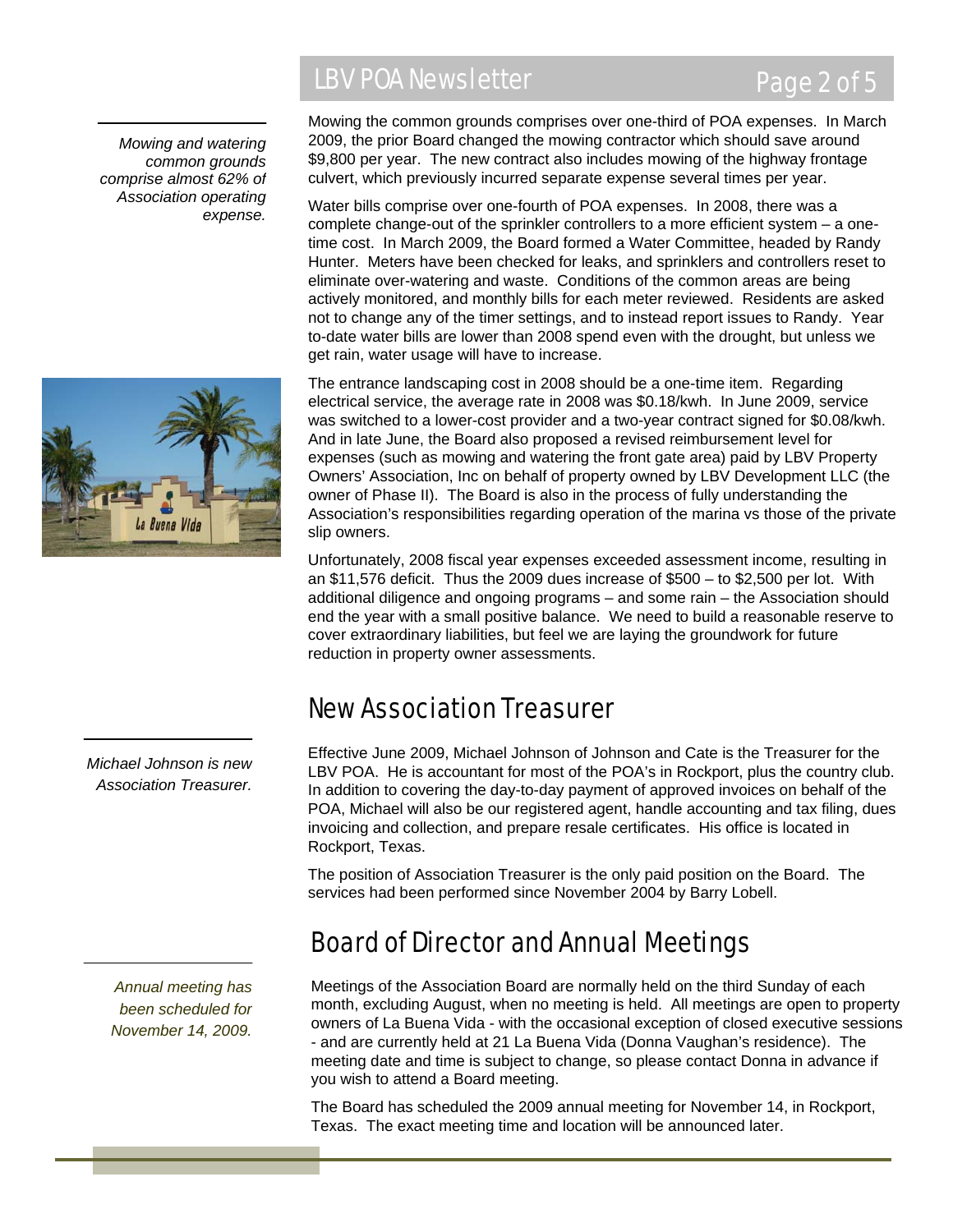### Association Newsletter and Website

A strong desire of the new Board of Directors is to establish and provide communications with the property owners on a regular basis. This newsletter – although simple in format – will hopefully convey the activity and progress of the Board in a timely manner. The newsletter can also be used by property owners to provide information of interest to other property owners.

We have also begun development of an Association website: www.lbvpoa.com. The website will be a repository for official documents (i.e., covenants and restrictions, bylaws), minutes of Board meetings, and related information. Thanks to Cissy Beasley of Kuper Sotheby's International Realty for providing the wonderful aerial photos of LBV posted on the website. If you have any suggestions, or an article or story that you would like published in the newsletter, please contact a Board member.



# La Buena Vida Phase I & III

For those not familiar with the development "phases" of La Buena Vida, there are 44 Phase I lots. Phase I lots are adjacent to La Buena Vida Drive, but end just north of the cul-de-sac. Phase I development is governed by Declaration of Covenants, Conditions and Restrictions (CCR's) for La Buena Vida, filed in June 2004.

Phase II is the undeveloped tract of land north of the common lake area and lake entry canal, and is owned by LBV Development LLC.

Phase III is comprised of three lots at the end of La Buena Vida Drive, starting north of the cul-de-sac. Two of these lots were retained by the LBV developer, David Becker. Lot 1 of Phase III is owned by Lauren & J.W. Turner from Tomball, Texas, who purchased in April 2008.

The CCR's for Phase III were filed in May 2007, and identify the Phase III lot owners as members – along with Phase I - of the LBV Property Owners' Association, Inc. Some lot owners have expressed concern about two Phases within the contiguous area. However the CCR's – although filed separate – are similar, and all lots belong to the same POA, so this assures uniform architectural control, conditions and restrictions to the benefit of all of the Phase I and III property owners.

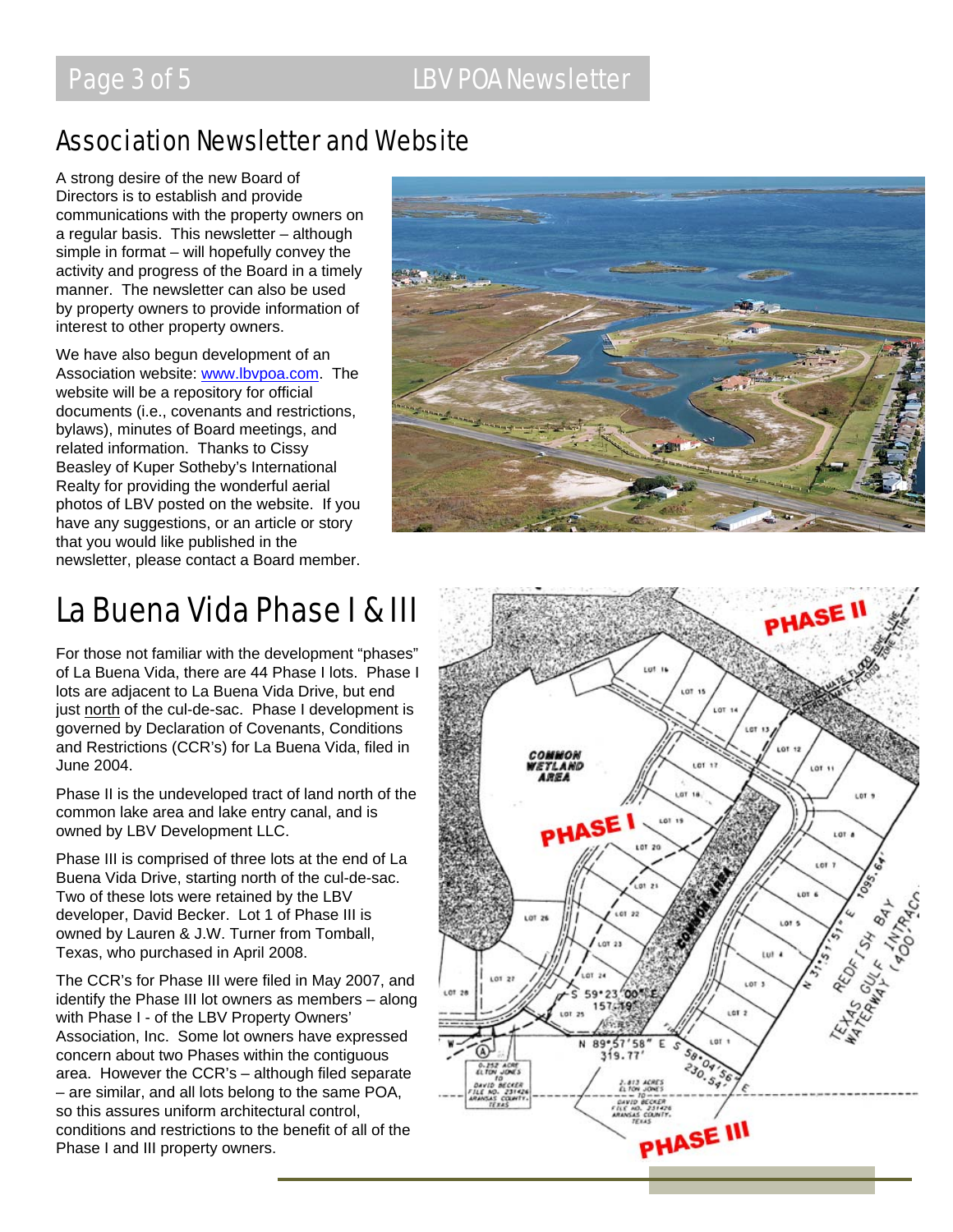### *Architectural Committee*

#### *Chair*

*Bob Hardesty (361) 463-9549 hardestybuilders@sbcglobal.net*

#### *Members*

*David Becker (361) 884-3613 dkbecker1137@sbcglobal.com*

*Byron Field (361) 883-4721 Byron.Fields@att.net*

*Beginning in 2010, vacant lot mowing must be prepaid, and will be invoiced with HOA dues* 

### Architectural Committee

Probably the most important committee within the subdivision is the Architectural Committee. As per Article 3.1 of the Covenants, Conditions and Restrictions for LBV, no improvements shall be constructed upon any lot or beach or channel adjacent to the lot without the prior written approval of the Architectural Committee.

Bob Hardesty is currently the Chairman of the committee. Recent activity has been approvals granted for boat docks for three owners. No new construction plans have been submitted.

## Gate Code Changed

In April, the La Buena Vida entry gate code was changed to (*removed for security*). The previous code had been in effect for several years, and thus distribution was expected to be fairly wide-spread. Please try to maintain the confidentiality of this code, as it affects security for all residents as well as Association property. To facilitate construction activities in the neighborhood, the gate is programmed to be open between the hours of 6 am to 6 pm.

## Vacant Lot Mowing

Mowing of undeveloped lots has historically been coordinated by the POA, to allow lot owners to capitalize on bulk mowing service, and at the same time maintain the appearance of the neighborhood. However, while a single mowing contract is very effective, the separate invoicing of around 30 lot owners several times per year is not an efficient use of Association contracted accounting services. As such, many POA's charge an administrative fee for lot mowing, in addition to the direct costs.

Beginning in 2010, the Board will require prepayment of lawn mowing expense for undeveloped lots. The prepayment will be combined with the POA dues invoicing, later this year. Prepayment allows for a specified number of mowings – probably three - in 2010, at a pre-negotiated cost for each mowing. If weather dictates less mowing is done in 2010, the excess prepayment will be credited to the property owner's 2011 assessment. If an additional mowing is required in 2010, the property owner will be invoiced (as has been done in the past).

The property owner may choose to arrange their own mowing service, but if the grass is not maintained and thus the POA is required to arrange for a mowing, the invoice will include an administrative fee plus the cost of mowing. If you choose to arrange your own mowing service for 2010, please advise the POA in writing no later than November 14, 2009. Again, understand that this is a service provided for the benefit of lot owners, and at-best is a cost-neutral operation for the POA.

Finally, we are happy to report that the new contractor is doing an excellent job mowing the vacant lots, including edging the street and bulkhead. The price per lot is also less than the previous contractor charged.

### Property Owner E-mail Addresses

If you received this newsletter by US mail, it is because we do not have a valid email address for you on file. We hope to avoid the expense and delay of printing and postal-mailing future newsletters, so please send a quick email to one of the Board members and we will update our list. Having your email address also allows the Board to provide quick communications for other important items such as annexation, dues assessments, etc.